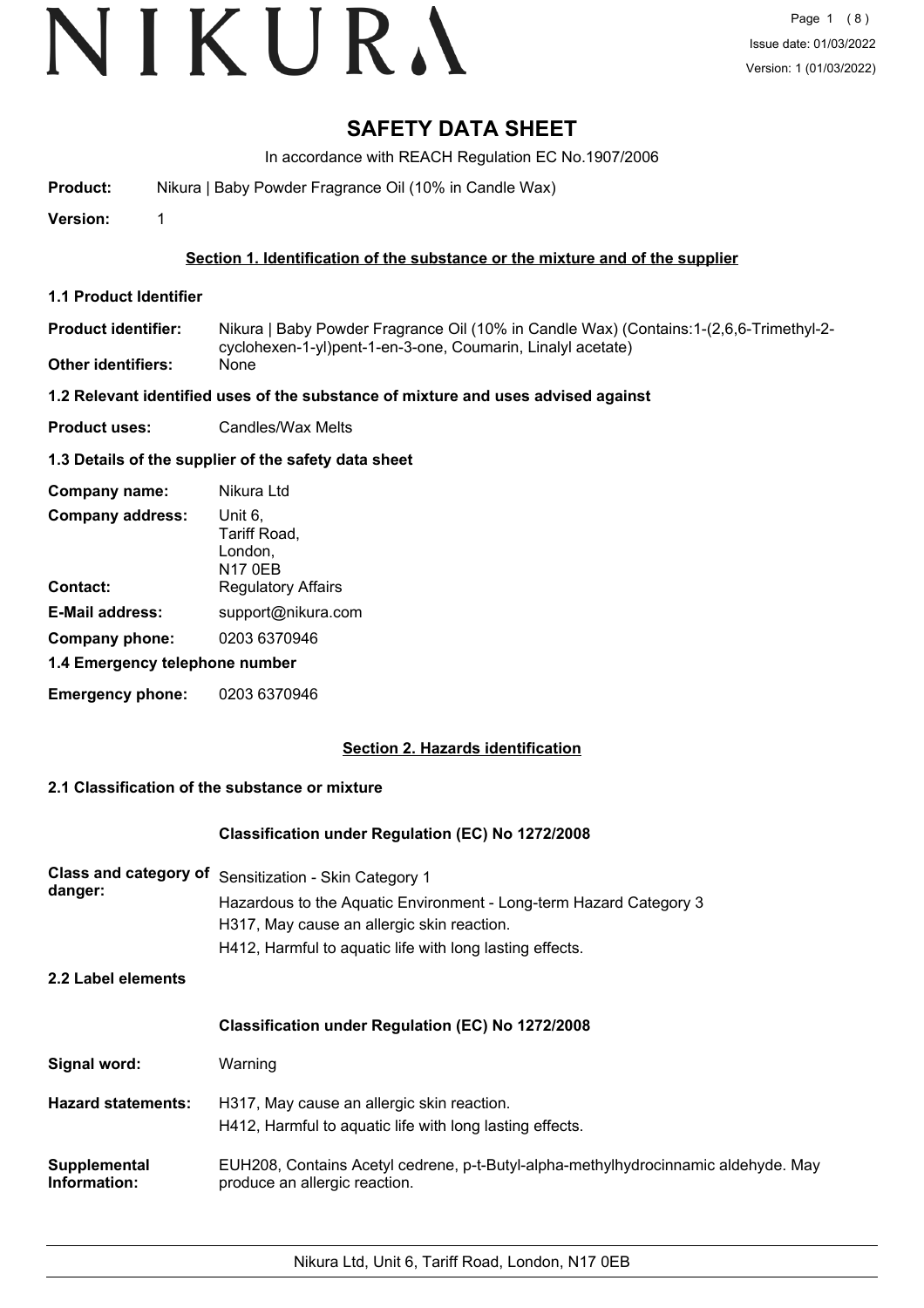## **SAFETY DATA SHEET**

In accordance with REACH Regulation EC No.1907/2006

**Product:** Nikura | Baby Powder Fragrance Oil (10% in Candle Wax)

P261, Avoid breathing vapour or dust.

#### **Version:** 1

**Precautionary statements:**

P272, Contaminated work clothing should not be allowed out of the workplace. P273, Avoid release to the environment.

P280, Wear protective gloves/eye protection/face protection.

P302/352, IF ON SKIN: Wash with plenty of soap and water.

P333/313, If skin irritation or rash occurs: Get medical advice/attention.

P363, Wash contaminated clothing before reuse.

P501, Dispose of contents/container to approved disposal site, in accordance with local regulations.



#### **2.3 Other hazards**

**Pictograms:**

**Other hazards:** None

**Section 3. Composition / information on ingredients**

#### **3.2 Mixtures**

#### **Contains:**

| <b>Name</b>                                                                               | <b>CAS</b> | <b>EC</b> | <b>REACH Registration</b><br>No. | $\%$        | <b>Classification for</b><br>(CLP) 1272/2008                                                                |
|-------------------------------------------------------------------------------------------|------------|-----------|----------------------------------|-------------|-------------------------------------------------------------------------------------------------------------|
| <b>ICoumarin</b>                                                                          | 91-64-5    | 202-086-7 |                                  | 1-<5%       | Acute Tox. 4-Skin<br>Sens. 1B;H302-H317.-                                                                   |
| Linalyl acetate                                                                           | 115-95-7   | 204-116-4 |                                  | 1-<5%       | Skin Irrit, 2-Skin Sens.<br>1B;H315-H317,-                                                                  |
| Terpineol                                                                                 | 8000-41-7  | 232-268-1 |                                  | 1-<5%       | Skin Irrit. 2-Eye Irrit. 2;<br>H315-H319,-                                                                  |
| 1-(2,6,6-Trimethyl-2-<br>cyclohexen-1-yl)pent-1-<br>en-3-one                              | 7779-30-8  | 231-926-5 |                                  | 1-<5%       | Skin Irrit, 2-Skin Sens.<br>1B-Aquatic Chronic 2;<br>H315-H317-H411,-                                       |
| p-t-Butyl-alpha-<br>methylhydrocinnamic<br>aldehyde                                       | 80-54-6    | 201-289-8 |                                  | $0.1 - 1\%$ | Acute Tox. 4-Skin Irrit.<br>2-Skin Sens. 1B-Repr.<br>2-Aquatic Chronic 3;<br>H302-H315-H317-<br>H361-H412.- |
| Acetyl cedrene                                                                            | 32388-55-9 | 251-020-3 |                                  | $0.1 - 1\%$ | Skin Sens. 1B-Aquatic<br>Acute 1-Aquatic<br>Chronic 1:H317-H410.-                                           |
| Amyl salicylate                                                                           | 2050-08-0  | 218-080-2 |                                  | $0.1 - 1%$  | Acute Tox. 4-Aquatic<br>Acute 1-Aquatic<br>Chronic 1;H302-H410,-                                            |
| $1,3,4,6,7,8$ -Hexahydro-<br>[4,6,6,7,8,8]<br>hexamethylcyclopenta-<br>gamma-2-benzopyran | 1222-05-5  | 214-946-9 |                                  | $0.1 - 1%$  | Aquatic Acute 1-<br>Aquatic Chronic 1;<br>H410.-                                                            |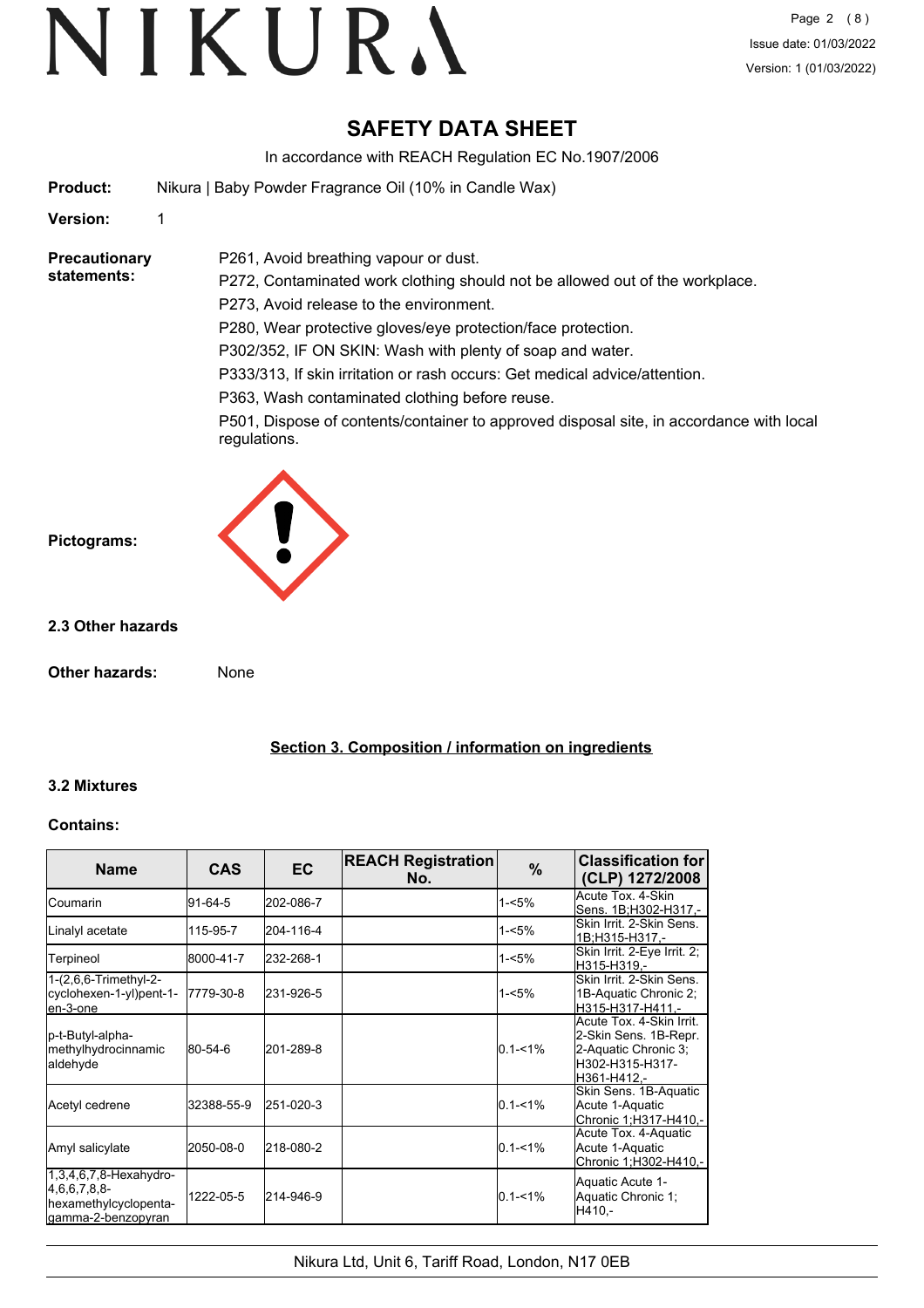# VIKURA

### **SAFETY DATA SHEET**

In accordance with REACH Regulation EC No.1907/2006

**Product:** Nikura | Baby Powder Fragrance Oil (10% in Candle Wax)

**Version:** 1

#### **Substances with Community workplace exposure limits:**

Not Applicable

**Substances that are persistent, bioaccumulative and toxic or very persistent and very bioaccumulative, greater than 0.1%:**

Not Applicable

#### **Section 4. First-aid measures**

#### **4.1 Description of first aid measures**

| Inhalation:           | Remove from exposure site to fresh air, keep at rest, and obtain medical attention.          |
|-----------------------|----------------------------------------------------------------------------------------------|
| Eye exposure:         | Flush immediately with water for at least 15 minutes. Contact physician if symptoms persist. |
| <b>Skin exposure:</b> | IF ON SKIN: Wash with plenty of soap and water.                                              |
| Ingestion:            | Rinse mouth with water and obtain medical attention.                                         |

#### **4.2 Most important symptoms and effects, both acute and delayed**

May cause an allergic skin reaction.

#### **4.3 Indication of any immediate medical attention and special treatment needed**

None expected, see Section 4.1 for further information.

#### **SECTION 5: Firefighting measures**

#### **5.1 Extinguishing media**

Suitable media: Carbon dioxide, Dry chemical, Foam.

#### **5.2 Special hazards arising from the substance or mixture**

In case of fire, may be liberated: Carbon monoxide, Unidentified organic compounds.

#### **5.3 Advice for fire fighters:**

In case of insufficient ventilation, wear suitable respiratory equipment.

#### **Section 6. Accidental release measures**

#### **6.1 Personal precautions, protective equipment and emergency procedures:**

Avoid inhalation. Avoid contact with skin and eyes. See protective measures under Section 7 and 8.

#### **6.2 Environmental precautions:**

Keep away from drains, surface and ground water, and soil.

Nikura Ltd, Unit 6, Tariff Road, London, N17 0EB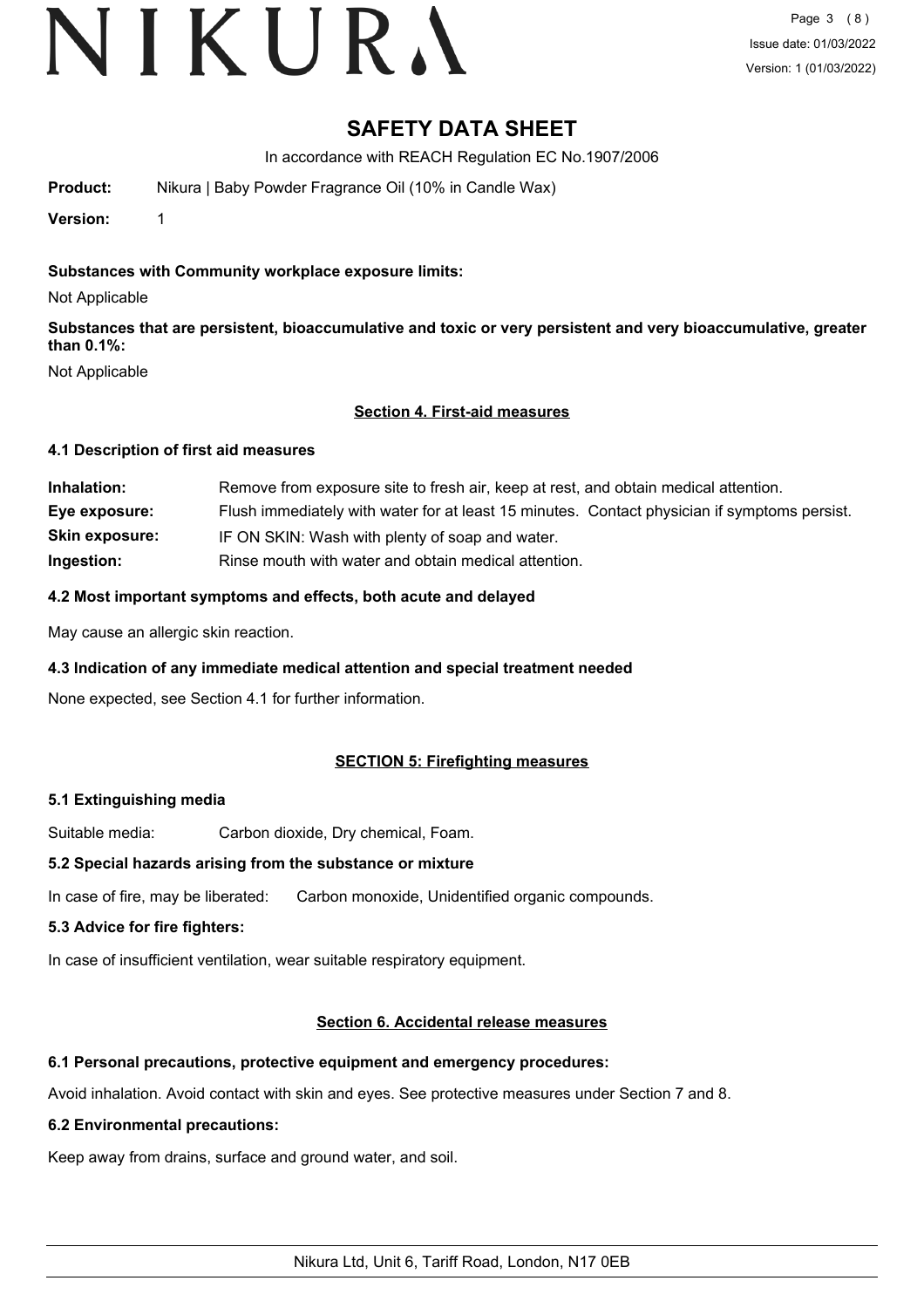### **SAFETY DATA SHEET**

In accordance with REACH Regulation EC No.1907/2006

**Product:** Nikura | Baby Powder Fragrance Oil (10% in Candle Wax)

**Version:** 1

#### **6.3 Methods and material for containment and cleaning up:**

Remove ignition sources. Provide adequate ventilation. Avoid excessive inhalation of vapours. Contain spillage immediately by use of sand or inert powder. Dispose of according to local regulations.

#### **6.4 Reference to other sections:**

Also refer to sections 8 and 13.

#### **Section 7. Handling and storage**

#### **7.1 Precautions for safe handling:**

Keep away from heat, sparks, open flames and hot surfaces. - No smoking. Use personal protective equipment as required. Use in accordance with good manufacturing and industrial hygiene practices. Use in areas with adequate ventilation Do not eat, drink or smoke when using this product.

#### **7.2 Conditions for safe storage, including any incompatibilities:**

Store in a well-ventilated place. Keep container tightly closed. Keep cool. Ground/bond container and receiving equipment. Use explosion-proof electrical, ventilating and lighting equipment. Use only non-sparking tools. Take precautionary measures against static discharge.

#### **7.3 Specific end use(s):**

Candles/Wax Melts: Use in accordance with good manufacturing and industrial hygiene practices.

#### **Section 8. Exposure controls/personal protection**

#### **8.1 Control parameters**

Workplace exposure limits: Not Applicable

#### **8.2 Exposure Controls**

#### **Eye / Skin Protection**

Wear protective gloves/eye protection/face protection

#### **Respiratory Protection**

Under normal conditions of use and where adequate ventilation is available to prevent build up of excessive vapour, this material should not require special engineering controls. However, in conditions of high or prolonged use, or high temperature or other conditions which increase exposure, the following engineering controls can be used to minimise exposure to personnel: a) Increase ventilation of the area with local exhaust ventilation. b) Personnel can use an approved, appropriately fitted respirator with organic vapour cartridge or canisters and particulate filters. c) Use closed systems for transferring and processing this material.

Also refer to Sections 2 and 7.

#### **Section 9. Physical and chemical properties**

#### **9.1 Information on basic physical and chemical properties**

Appearance: Not determined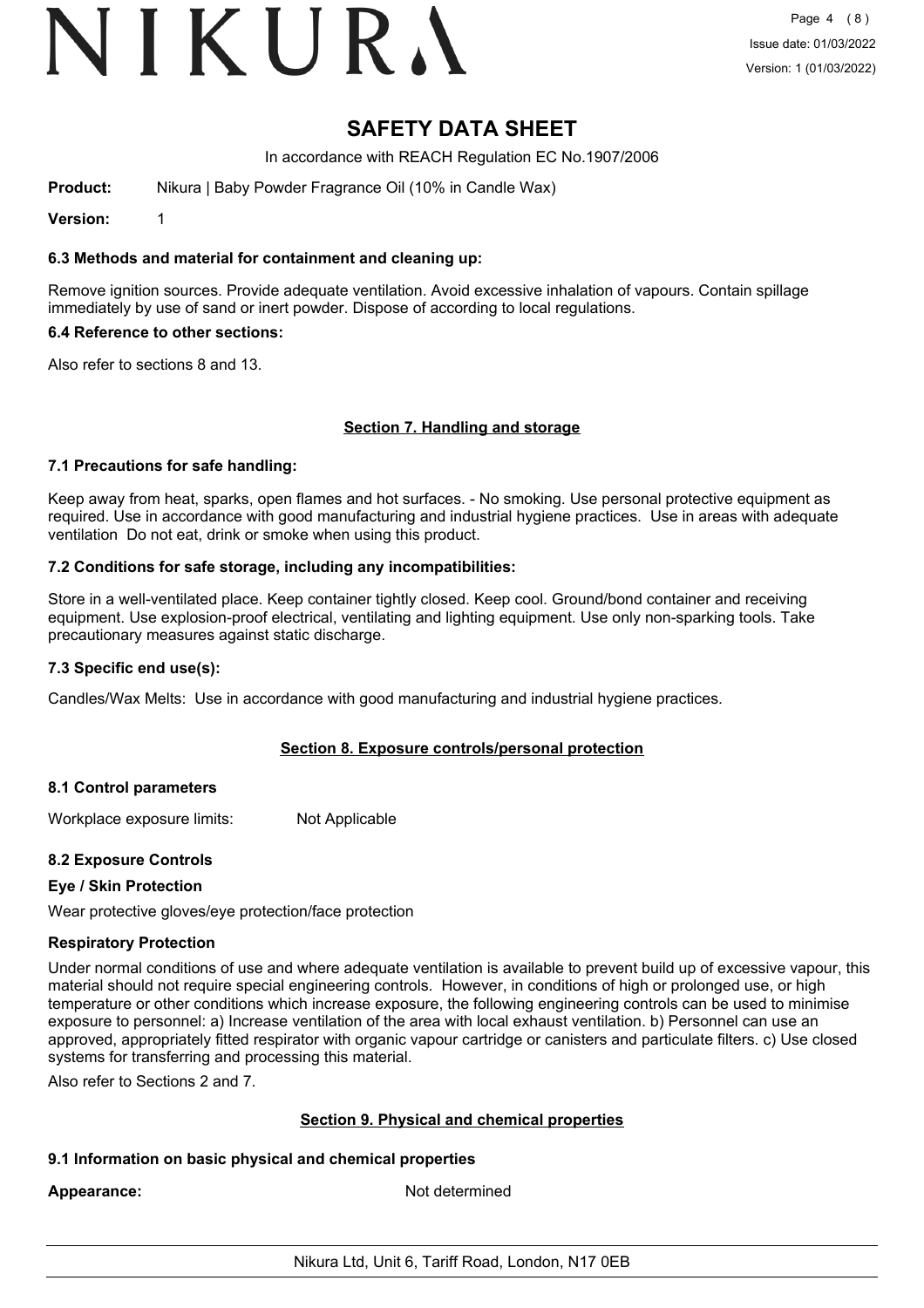## **SAFETY DATA SHEET**

In accordance with REACH Regulation EC No.1907/2006

**Product:** Nikura | Baby Powder Fragrance Oil (10% in Candle Wax)

| <b>Version:</b> |  |
|-----------------|--|
|                 |  |

| Odour:                                        | Not determined                               |
|-----------------------------------------------|----------------------------------------------|
| Odour threshold:                              | Not determined                               |
| pH:                                           | Not determined                               |
| Melting point / freezing point:               | Not determined                               |
| Initial boiling point / range:                | Not determined                               |
| <b>Flash point:</b>                           | > 200 °C                                     |
| <b>Evaporation rate:</b>                      | Not determined                               |
| Flammability (solid, gas):                    | Not determined                               |
| Upper/lower flammability or explosive limits: | Product does not present an explosion hazard |
| Vapour pressure:                              | Not determined                               |
| <b>Vapour density:</b>                        | Not determined                               |
| <b>Relative density:</b>                      | Not determined                               |
| Solubility(ies):                              | Not determined                               |
| Partition coefficient: n-octanol/water:       | Not determined                               |
| <b>Auto-ignition temperature:</b>             | Not determined                               |
| <b>Decomposition temperature:</b>             | Not determined                               |
| <b>Viscosity:</b>                             | Not determined                               |
| <b>Explosive properties:</b>                  | Not expected                                 |
| <b>Oxidising properties:</b>                  | Not expected                                 |
|                                               |                                              |

#### **9.2 Other information:** None available

#### **Section 10. Stability and reactivity**

#### **10.1 Reactivity:**

Presents no significant reactivity hazard, by itself or in contact with water.

#### **10.2 Chemical stability:**

Good stability under normal storage conditions.

### **10.3 Possibility of hazardous reactions:**

Not expected under normal conditions of use.

### **10.4 Conditions to avoid:**

Avoid extreme heat.

### **10.5 Incompatible materials:**

Avoid contact with strong acids, alkalis or oxidising agents.

### **10.6 Hazardous decomposition products:**

Not expected.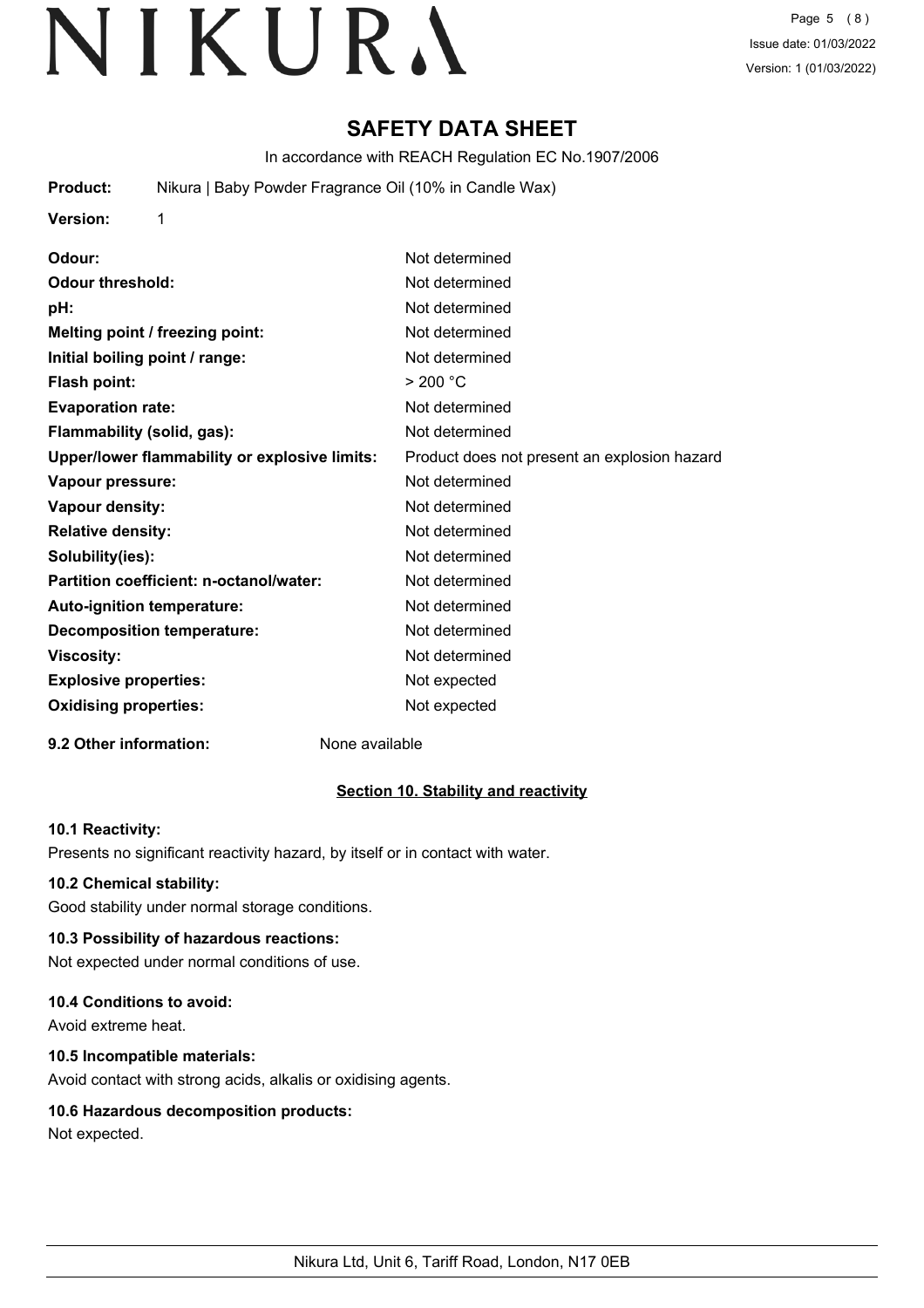## **SAFETY DATA SHEET**

In accordance with REACH Regulation EC No.1907/2006

| Product: | Nikura   Baby Powder Fragrance Oil (10% in Candle Wax) |
|----------|--------------------------------------------------------|
|          |                                                        |

**Version:** 1

**Section 11. Toxicological information**

#### **11.1 Information on toxicological effects**

This mixture has not been tested as a whole for health effects. The health effects have been calculated using the methods outlined in Regulation (EC) No 1272/2008 (CLP).

| <b>Acute Toxicity:</b>                    | Based on available data the classification criteria are not met. |
|-------------------------------------------|------------------------------------------------------------------|
| <b>Acute Toxicity Oral</b>                | >5000                                                            |
| <b>Acute Toxicity Dermal</b>              | Not Applicable                                                   |
| <b>Acute Toxicity Inhalation</b>          | Not Available                                                    |
| <b>Skin corrosion/irritation:</b>         | Based on available data the classification criteria are not met. |
| Serious eye damage/irritation:            | Based on available data the classification criteria are not met. |
| <b>Respiratory or skin sensitisation:</b> | Sensitization - Skin Category 1                                  |
| Germ cell mutagenicity:                   | Based on available data the classification criteria are not met. |
| <b>Carcinogenicity:</b>                   | Based on available data the classification criteria are not met. |
| <b>Reproductive toxicity:</b>             | Based on available data the classification criteria are not met. |
| <b>STOT-single exposure:</b>              | Based on available data the classification criteria are not met. |
| <b>STOT-repeated exposure:</b>            | Based on available data the classification criteria are not met. |
| <b>Aspiration hazard:</b>                 | Based on available data the classification criteria are not met. |

#### **Information about hazardous ingredients in the mixture**

| Ingredient      | <b>CAS</b> | EC        | <b>LD50/ATE Oral</b> | LD50/ATE<br>Dermal | <b>LC50/ATE</b><br><b>Inhalation</b> | <b>LC50</b><br>Route      |
|-----------------|------------|-----------|----------------------|--------------------|--------------------------------------|---------------------------|
| <b>Coumarin</b> | 191-64-5   | 202-086-7 | 1500                 | Not available      | Not available                        | <b>INot</b><br>lavailable |

Refer to Sections 2 and 3 for additional information.

#### **Section 12. Ecological information**

**12.1 Toxicity:**

Harmful to aquatic life with long lasting effects. **12.2 Persistence and degradability:** Not available **12.3 Bioaccumulative potential:** Not available

**12.4 Mobility in soil:** Not available

**12.5 Results of PBT and vPvB assessment:**

This substance does not meet the PBT/vPvB criteria of REACH, annex XIII.

**12.6 Other adverse effects:** Not available

#### **Section 13. Disposal considerations**

#### **13.1 Waste treatment methods:**

Dispose of in accordance with local regulations. Avoid disposing into drainage systems and into the environment. Empty containers should be taken to an approved waste handling site for recycling or disposal.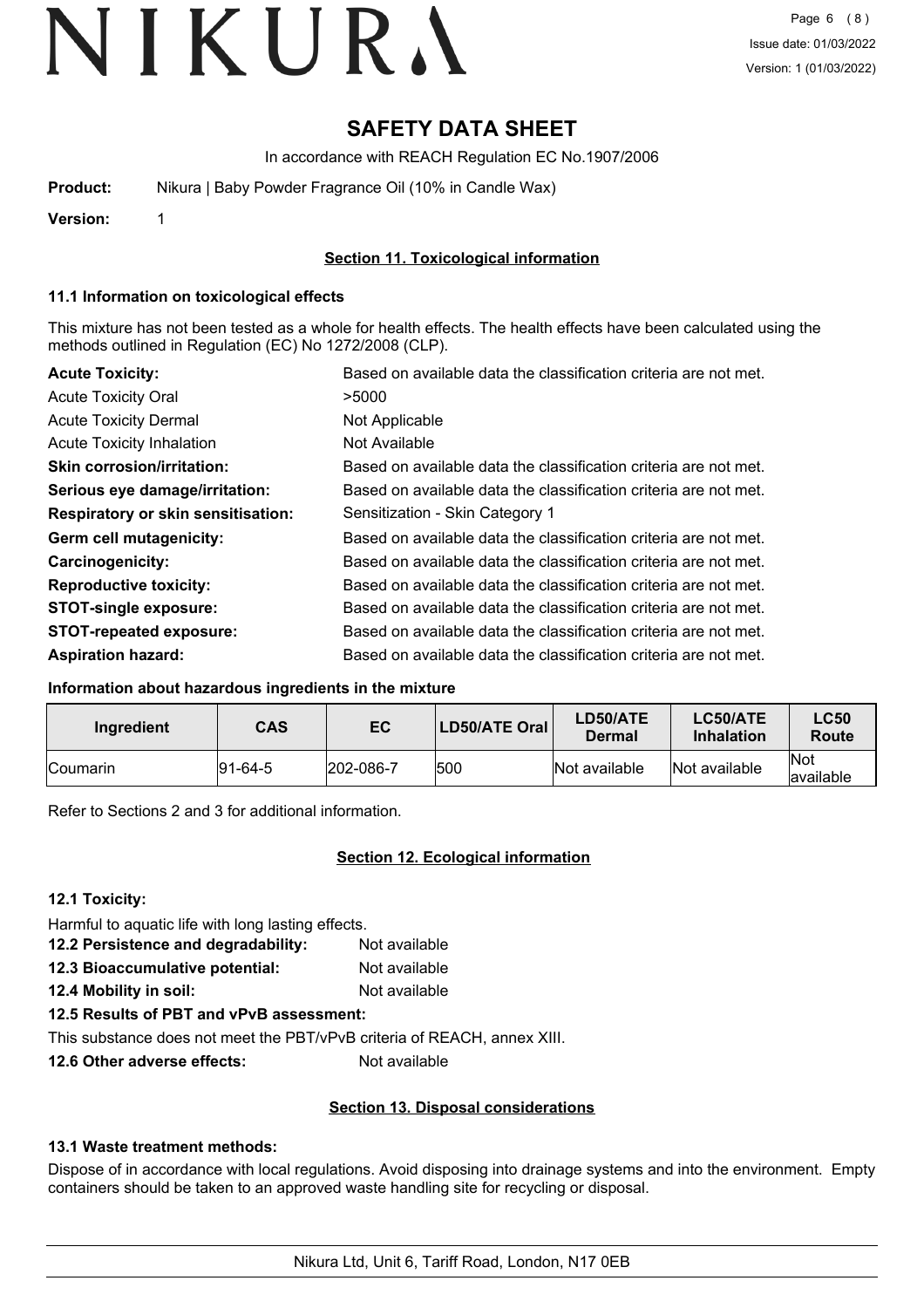## **SAFETY DATA SHEET**

In accordance with REACH Regulation EC No.1907/2006

| <b>Product:</b> | Nikura   Baby Powder Fragrance Oil (10% in Candle Wax) |  |
|-----------------|--------------------------------------------------------|--|
|-----------------|--------------------------------------------------------|--|

**Version:** 1

#### **Section 14. Transport information**

| 14.1 UN number:                    | Not classified                              |
|------------------------------------|---------------------------------------------|
| 14.2 UN Proper Shipping Name:      | ۰                                           |
| 14.3 Transport hazard class(es):   | Not classified                              |
| <b>Sub Risk:</b>                   | Not classified                              |
| 14.4. Packing Group:               | Not classified                              |
| <b>14.5 Environmental hazards:</b> | Not environmentally hazardous for transport |
| 14.6 Special precautions for user: | None additional                             |
|                                    |                                             |

**14.7 Transport in bulk according to Annex II of MARPOL73/78 and the IBC Code:**

Not classified

#### **Section 15. Regulatory information**

**15.1 Safety, health and environmental regulations/legislation specific for the substance or mixture** None additional

#### **15.2 Chemical Safety Assessment**

A Chemical Safety Assessment has not been carried out for this product.

#### **Section 16. Other information**

| <b>Concentration % Limits:</b>  | EH C3=12.88% SS 1=56.67% |
|---------------------------------|--------------------------|
| <b>Total Fractional Values:</b> | EH C3=7.76 SS 1=1.76     |

**Key to revisions:**

Not applicable

#### **Key to abbreviations:**

| <b>Abbreviation</b> | <b>Meaning</b>                                                        |
|---------------------|-----------------------------------------------------------------------|
| Acute Tox. 4        | Acute Toxicity - Oral Category 4                                      |
| Aquatic Acute 1     | Hazardous to the Aquatic Environment - Acute Hazard Category 1        |
| Aquatic Chronic 1   | Hazardous to the Aquatic Environment - Long-term Hazard Category 1    |
| Aquatic Chronic 2   | Hazardous to the Aquatic Environment - Long-term Hazard Category 2    |
| Aquatic Chronic 3   | Hazardous to the Aquatic Environment - Long-term Hazard Category 3    |
| Eye Irrit. 2        | Eye Damage / Irritation Category 2                                    |
| H302                | Harmful if swallowed.                                                 |
| H315                | Causes skin irritation.                                               |
| H317                | May cause an allergic skin reaction.                                  |
| H319                | Causes serious eye irritation.                                        |
| H361                | Suspected of damaging fertility or the unborn child (exposure route). |
| H410                | Very toxic to aquatic life with long lasting effects.                 |
| H411                | Toxic to aquatic life with long lasting effects.                      |